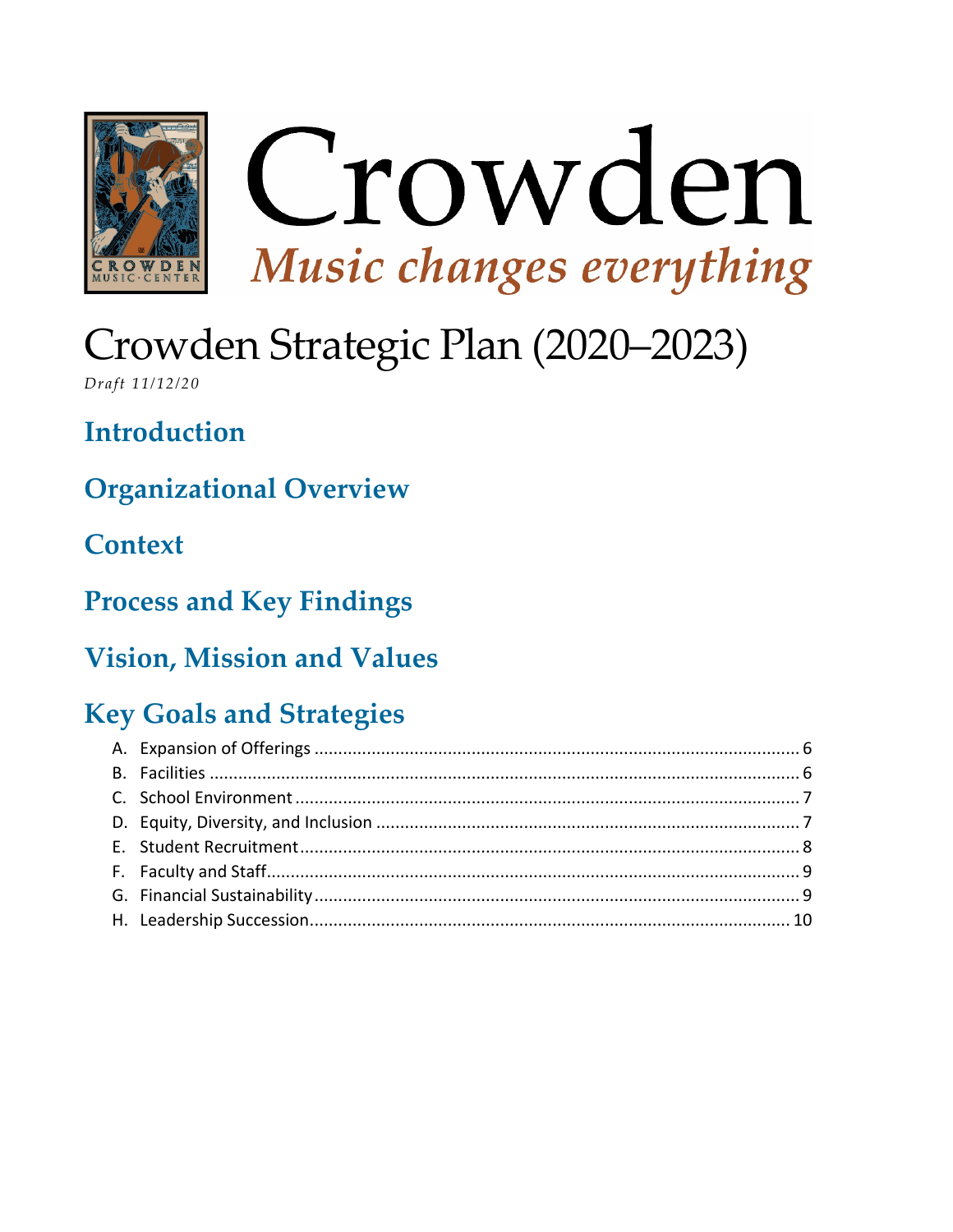### **Introduction**

Crowden Music Center in Berkeley is a nonprofit organization serving more than 12,000 individuals each year with innovative programs that combine music and education to nurture, develop, and inspire music lovers of all ages. In fall 2019, Crowden embarked on a strategic planning process to further strengthen and clarify our mission, vision, and values, and to identify key goals to guide Crowden's direction in the next several years.

### **Organization Overview**

The Crowden School was founded in 1983 by Scottish violinist Anne Crowden, who envisioned a day school that would provide a supportive environment for young musicians by incorporating music into the daily curriculum. It was the first school of its kind in the nation. Crowden quickly expanded its programming to offer music instruction to the broader community. By 1998 Crowden had become a Berkeley institution, and moved into our current location, the historic Jefferson School building in North Berkeley. In 2003, the organization was officially renamed "Crowden Music Center" in recognition of the breadth of our activities in the community. Today, Crowden brings Anne's dedication and passion for music, and the distinctive Crowden educational experience, to an ever-expanding audience. The Crowden School, a private school for grades 3–8, offers a transformative academic curriculum with chamber music at its core. Our community education offerings include after-school, weekend, and summer music lessons and classes for all ages and levels of ability. Bay Area audiences treasure Crowden's engaging and affordable programming for the general public, including our Sundays @ Four chamber music series (always free for children) and Community Music Day, an annual free musical carnival that exposes thousands of Bay Area children to classical music and instruments for the first time. Additionally, Crowden provides access to music education and support to local public schools and teachers through our public school outreach program. Our facility rental program provides essential rehearsal and performance space to local music teachers and organizations. At Crowden, we believe that music is an inherent part of being human, and we believe in the power of music to change lives—indeed, to change *everything.*

### **Context**

When Crowden launched this strategic planning process in the fall of 2019, our campus brimmed with music from morning till night, seven days a week—Crowden was serving more individuals than ever before. The road to this point in our organizational maturation was filled with both triumphs and adversity. Like most independent schools, The Crowden School experienced a significant decrease in student enrollment in the recession of 2008. To maintain financial sustainability, our staff and faculty took voluntary salary cuts. Facility improvements were put on hold, and other measures were taken to decrease expenses. In this tumultuous context, Crowden embarked on its first formal strategic planning process in 2008-9, underwritten by a grant from The William and Flora Hewlett Foundation. The results identified very high-level goals to plan strategically for organizational health, sustainability, and thoughtful future growth. Since those hard days, Crowden has gradually increased both our enrollment and our contributed income. We have incrementally increased staff/faculty salaries and financial aid, and addressed pressing facility issues. By 2019, with these achievements and after years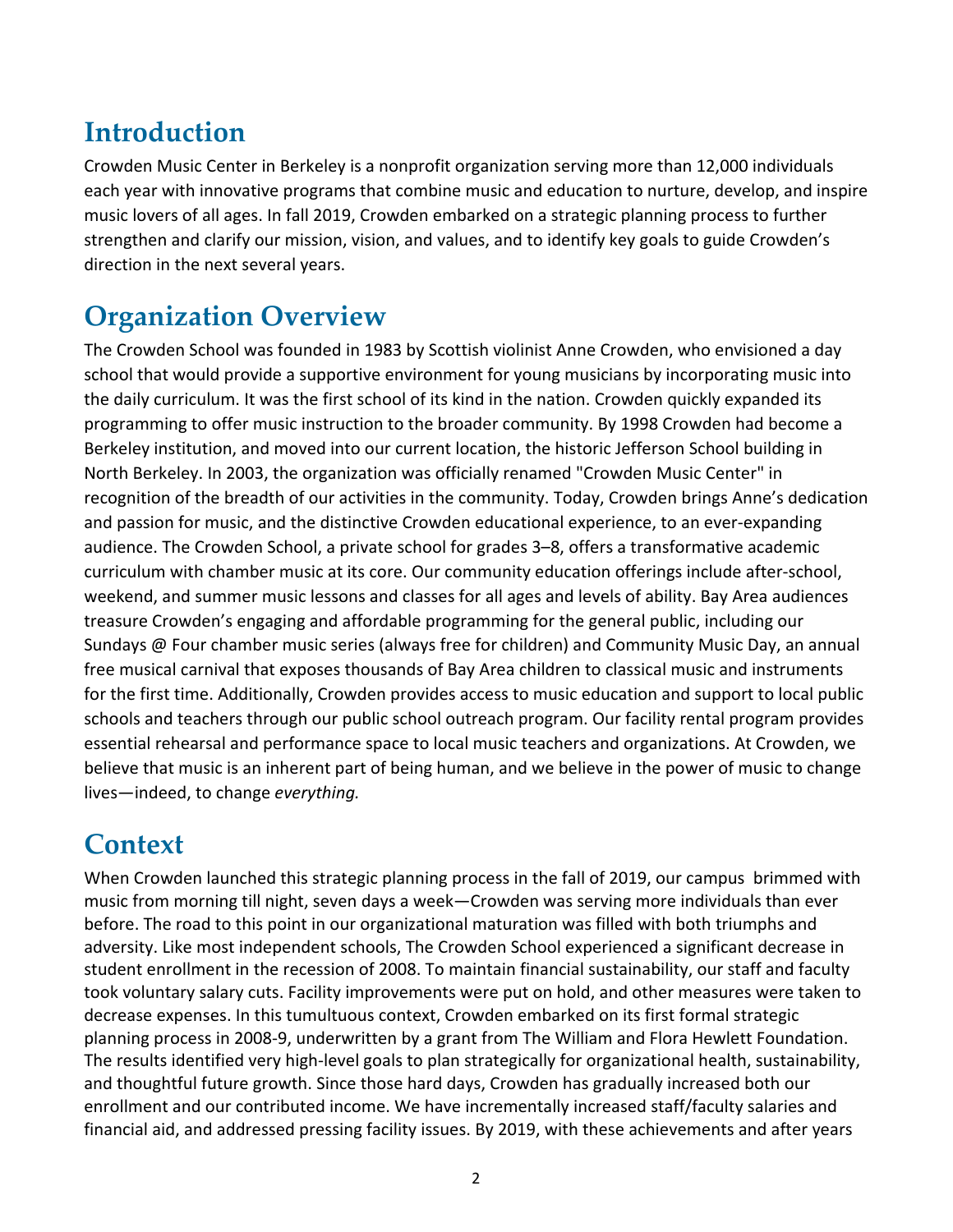of relative stability, the time was right for Crowden to take a broader view, addressing issues that would strengthen our institution farther into the future.

In March 2020, in the middle of our strategic planning, the Bay Area instituted shelter-in-place guidelines in response to the COVID pandemic. Crowden, like other institutions around the world, went silent onsite and pivoted to virtual classrooms. Despite this dramatic change, strategic planning continued in earnest, and the initial recommendations that were developed in the strategic planning process prior to COVID continued to hold true. Although our situation has changed significantly as the pandemic continues, the goals and strategies of this strategic planning process will provide direction for Crowden over the next several years.

### **Process and Key Findings**

Crowden's strategic planning process involved extensive information gathering, including surveys, interviews, and large and small group discussions of Crowden School and community programs faculty, staff, board, parents, alumni, and community members.

From our community, we learned that Crowden is deeply beloved for our strong, passionate, and dedicated leadership, faculty, and staff; our great academics, music fundamentals, and teaching of chamber music; our vibrant community; and our role as an important music hub in the East Bay. Many noted the profound importance of chamber music in teaching numerous invaluable skills and values that have lasted long past students' time at Crowden.

The following were the most noted areas to improve:

- **Expand Socio-Economic and Racial Diversity** beyond the Asian/White racial diversity that currently exists at The Crowden School.
- **Increase number of staff/faculty and greatly increase staff/faculty salaries and benefits.** It was noted that staff/faculty are paid significantly lower than their counterparts in similar-sized institutions.
- **Address the Crowden School environment that can sometimes be competitive and stressful,**  despite the Crowden values of collaboration and teamwork that are stated and instilled in its students.
- **Expand offerings at The Crowden School and Crowden's community programs,** although there were divergent opinions of what those offerings might include, such as expansion of Crowden grades or musical genres.
- **Expand the facility**, as Crowden is "bursting at the seams;" some cautioned that this should not entail taking on debt.
- **Plan for leadership succession;** the current Executive and Artistic Director and other senior leadership have been a key element to Crowden stability and success for many years.
- **Improve communication**, including better articulation of what Crowden is and the value of a Crowden education, conducting more community outreach with outside student ensembles, and improving internal communications.
- **Increase financial stability** by maximizing student enrollment and building the endowment.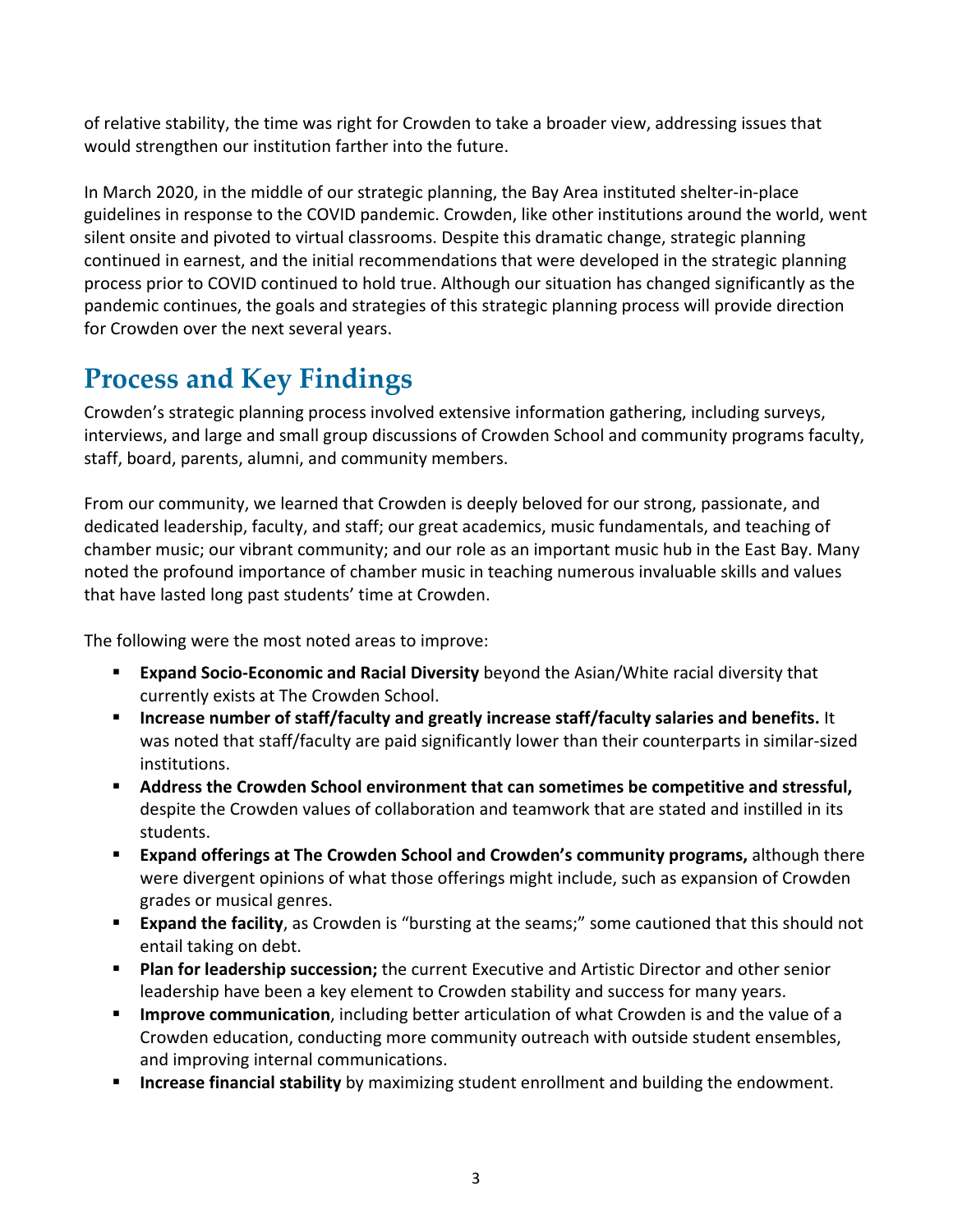Based on these areas to improve, as well as other information, Crowden's Board of Trustees and senior staff developed the key areas for the strategic planning process at a retreat in January 2020. These areas were honed by the Strategic Planning Design Team, composed of board, staff, and faculty members, including parents. Strategies and goals were then further developed by staff, faculty, and board taskforces. Crowden's Board of Trustees officially approved the strategic plan in November 2020.

The following goals are the heart of Crowden's new strategic plan:

- 1. **Expand Crowden Music Center offerings** to better serve the community and increase revenue.
- 2. **Develop a short-term and long-term plan to address Crowden facility needs**
- 3. **Instill the values of Crowden among all stakeholders, including faculty, staff, parents, students, and board members** to build a more collaborative school environment
- 4. **Increase the number of Latinx and Black Crowden School students and faculty**, and build more inclusive classrooms
- 5. **Maximize enrollment at The Crowden School**
- 6. **Attract and retain faculty and staff,** including significantly increasing staff/faculty salaries and benefits
- 7. **Achieve greater financial stability** by developing and increasing more reliable earned and contributed revenue sources
- 8. **Develop a Leadership Succession Plan** for the Executive Artistic Director and senior leadership

Strategies to accomplish these goals are outlined in this strategic plan.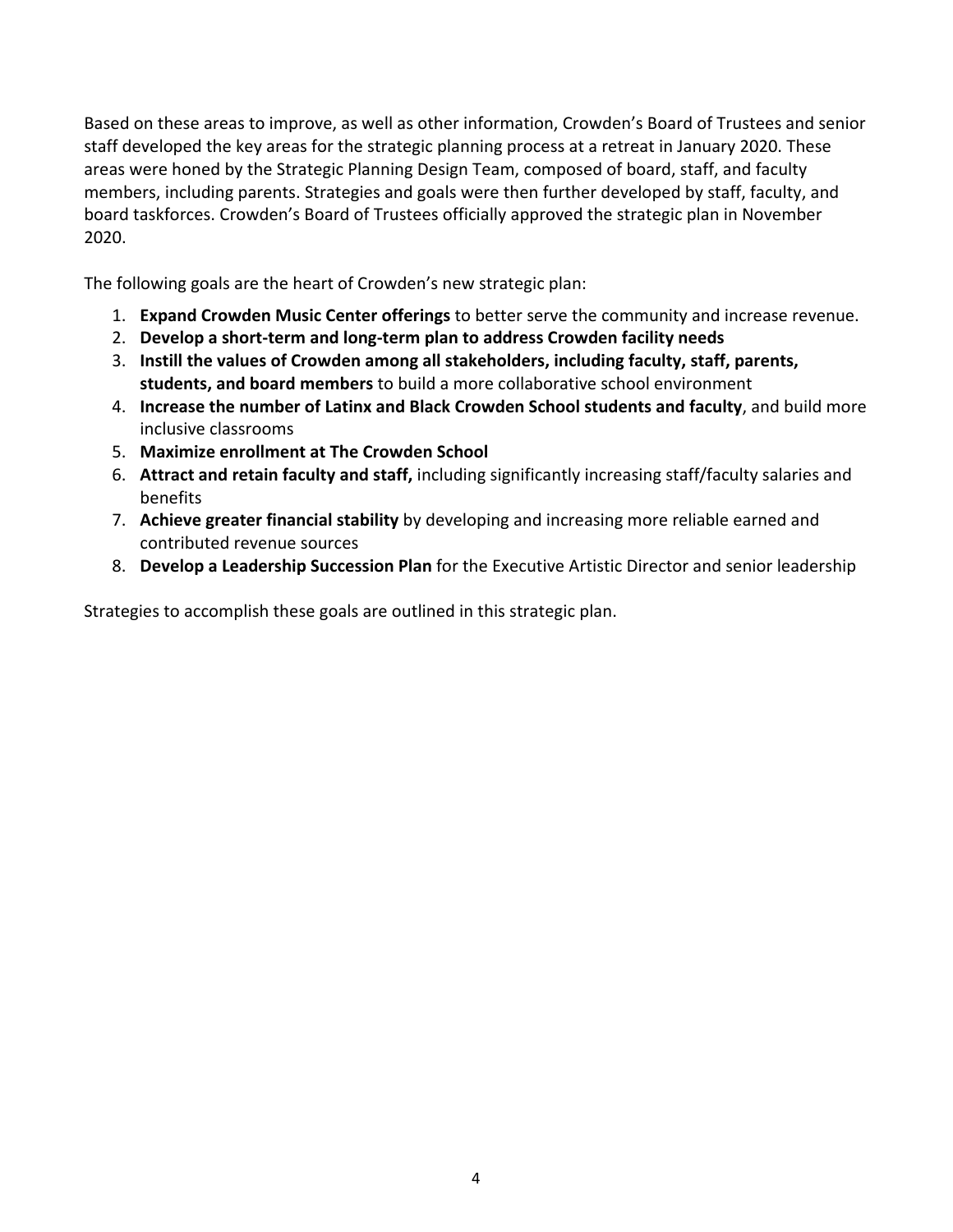### **Crowden's Vision, Mission, and Values**

## *Vision: Where students come to receive a world-class education with music at its core.*

### **Crowden Music Center**

**MISSION:** Crowden Music Center is committed to excellence in education, performance, and creative endeavor, and to the cultural enrichment of the larger community.

#### **VALUES:**

- 1. We believe that the understanding, practice, and study of music enriches the quality of life, nourishes the human spirit, and fosters the growth of intellect, creativity, and character.
- 2. We believe that the drive to learn is an innate human quality. We encourage curiosity, discovery, and engagement through an active learning process.
- 3. We believe in the power of interpersonal communications, and actively practice and teach skills of listening, empathy, and collaborative effort.
- 4. We value an inclusive community of students, parents, faculty, and supporters, celebrating differences of race, culture, ethnicity, socio-economic status, gender identity, and sexual orientation.

### **The Crowden School**

**MISSION:** The Crowden School provides students in their foundational stages with excellent musical and academic teaching within a supportive school environment.

#### **VALUES:**

- 1. We instill students with self-confidence, adaptability, maturity, critical thinking, and perspective to sustain their continued development and personal fulfillment throughout their lives.
- 2. We value quality musical training and performance in balance with scholarly education as a core educational development of a whole person.
- 3. We foster creative, problem-solving, compassionate young people with integrity and a sense of responsibility, who enrich their communities.
- 4. We develop collaborative classrooms and school community where each staff member, student, and family takes responsibility for the collective success and well-being of all.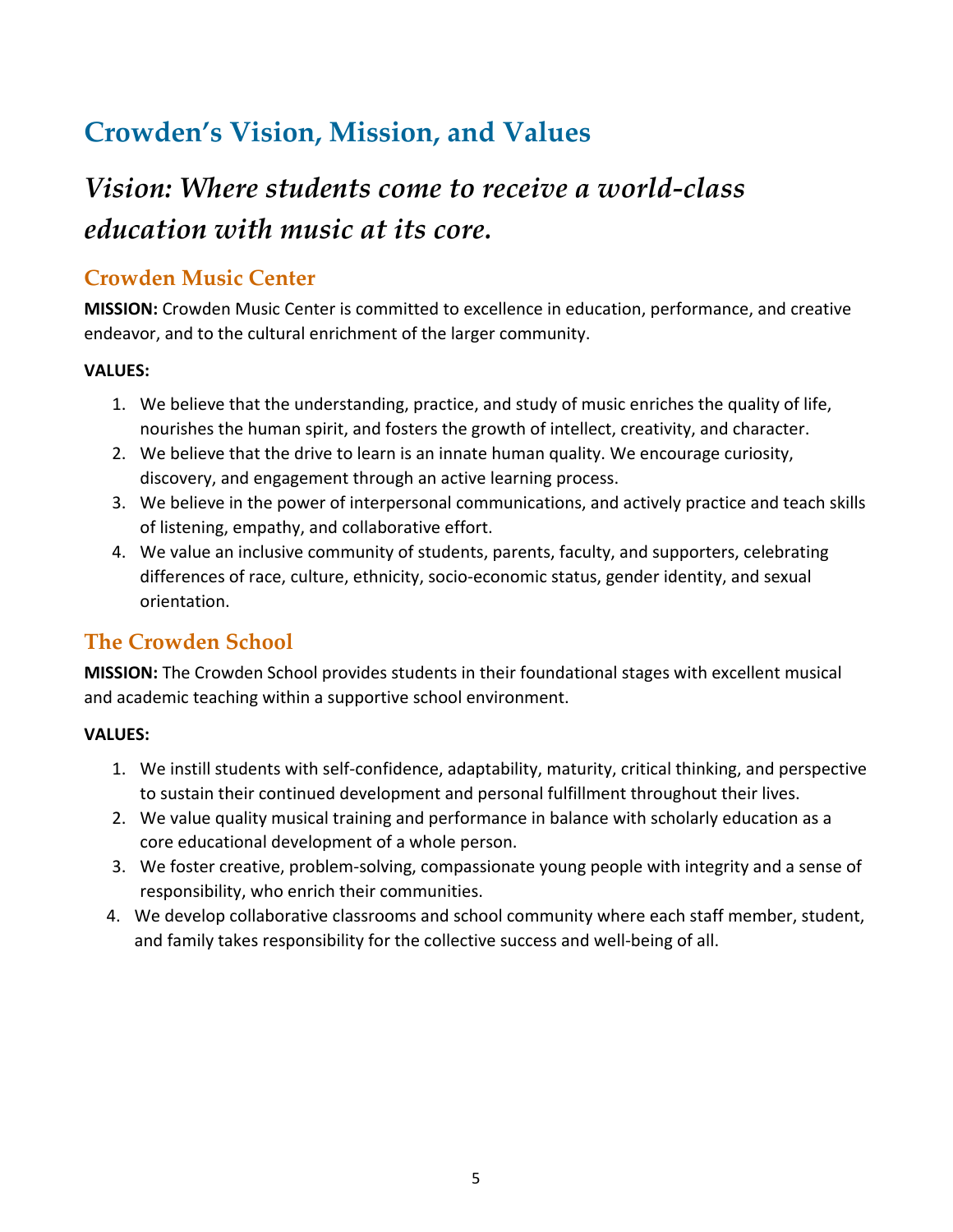## **A. Expansion of Offerings**

#### **GOAL: Expand Crowden Music Center offerings to better serve the community and increase revenue**.

As Crowden teaches music so well, there is demand from the community to expand offerings both in The Crowden School and Crowden's community programs; requests for expansion were greatly varied both in terms of ages served to types of music offered. In the next three years, Crowden will focus on expanding offerings for teens, including exploring the potential for a high school experience for Crowden School graduates, as well as additional classes for younger children. Other community program offerings which generate revenue will also be explored.

#### **STRATEGIES:**

- 1. Offer more robust offerings for teens, possibly partnering with charter or other schools to provide a high school experience for a small number of Crowden students, and/or expanding offerings for teens through Crowden's community programs.
- 2. Consider expansion of community program offerings that could help develop a pipeline of students for The Crowden School, including classes and lessons for children K–2, and early childhood programs.
- 3. Add new classes that are most likely to generate revenue.
- 4. Increase enrollment in existing community programs.

### **B. Facilities**

#### **GOAL: Develop a short-term and a long-term plan to address Crowden facility needs**.

Crowden is literally "bursting at the seams:" The Crowden School music classrooms are quickly transformed to academic ones, which can be a burden to faculty/staff, and there is inadequate space for music studios, faculty lounge, administrative offices, place for parents to wait for their children, etc. And Crowden could be offering more if there was more space. Therefore, facility expansion is a priority, ideally without taking on debt.

- 1. Determine space needed for The Crowden School and Crowden's community programs, both short-term and long-term.
- 2. Develop a short-term plan to address immediate needs.
- 3. Develop a long-term plan, including timeline, to address needs that require greater funds. Consider building out the Hut.
- 4. Conduct a feasibility study for raising capital funds to address facility needs, ideally without a mortgage.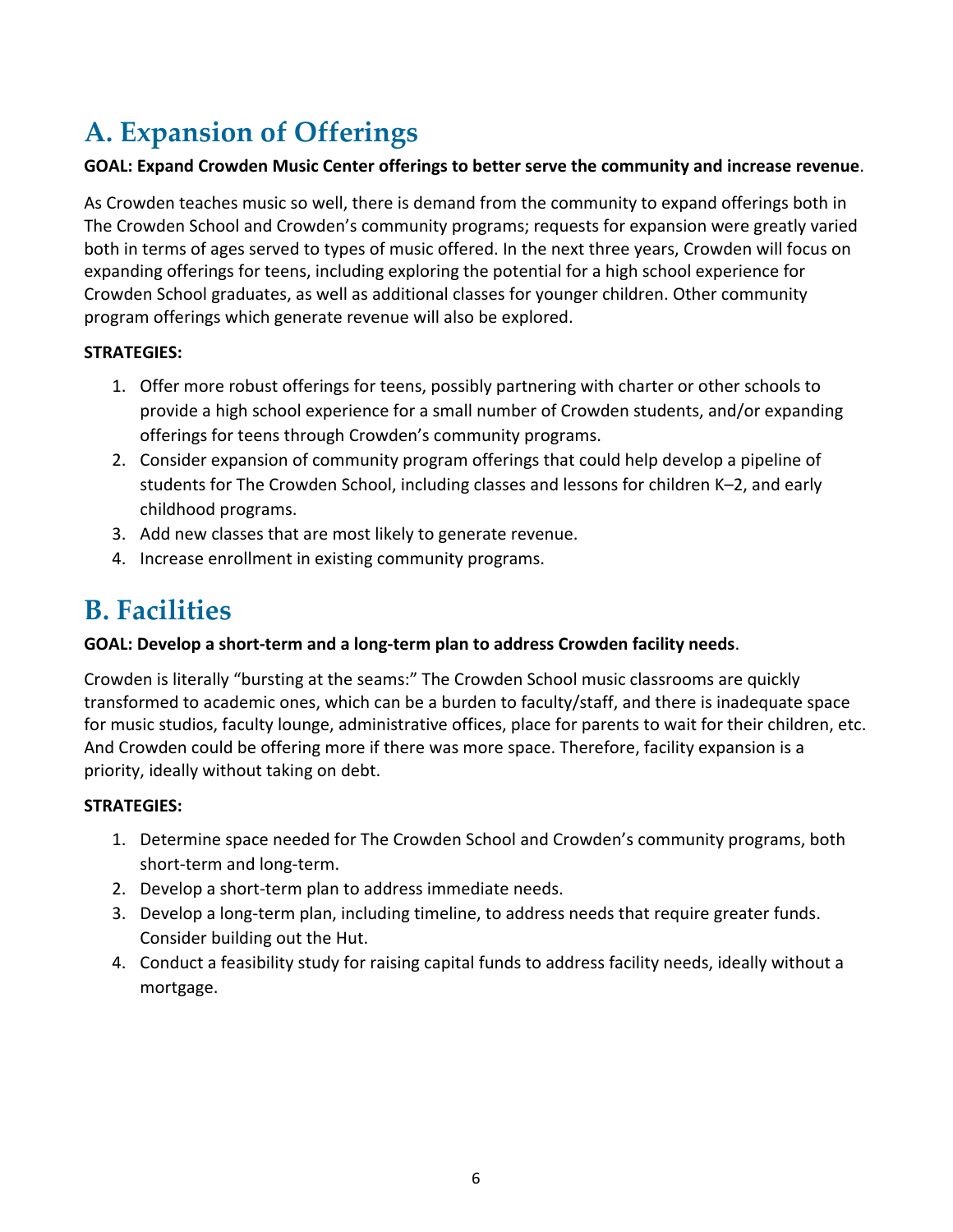### **C. The Crowden School Environment**

#### **GOAL: Instill the values of Crowden among all stakeholders, including faculty, staff, parents, students, and Board members.**

While many parents, alumni, faculty, and staff praised Crowden's environment and the values it embodies and instills in its students, some parents and alumni said the Crowden School environment was competitive and stressful, creating a negative experience for students. As part of the strategic planning process, Crowden spent significant time developing and clarifying its values. These values will provide the basis for addressing the issues of competitiveness, and engaging the entire Crowden community—faculty/staff, students, parents/caregivers, and board members—to create a more collaborative environment.

#### **STRATEGIES:**

- 1. Review the values with all faculty and develop a plan for how these values will be integrated in Crowden School curriculum, events, etc., throughout Crowden School culture.
- 2. Provide professional development for all faculty on how to create a cooperative and inclusive classroom environment, including increasing "status" of students who may be marginalized due to racial/cultural/economic/ability differences.
- 3. Thoroughly communicate Crowden values with all parents and students, including the role of parents and students to further a cooperative environment at The Crowden School.
- 4. Develop ongoing parent resources, including articles, etc. on issues re: children's well-being, cooperation, etc.; use parent resources developed by Crowden Music Center.
- 5. Evaluate this area annually through parent surveys; address issues identified. Include in faculty annual evaluation.

# **D. Equity, Diversity and Inclusion**

#### **GOAL: Increase the number of Latinx and Black students, faculty, staff and trustees in The Crowden School.**

The Crowden School student body and leadership includes a significant percentage of students and adults of Asian descent, in addition to white students and adults, yet there is a small number of students, faculty, staff and leadership who identify as Black, Latinx, or mixed race that includes Black and/or Latinx. A major priority in the next several years is to substantially diversify the student body and faculty/staff, and to create an inclusive, welcoming environment for all by addressing conditions that may unintentionally exclude students. This includes antibias training, greater inclusion of Black, Latinx, and other under-represented cultures in the curriculum, mentoring and increased financial aid, and other strategies.

#### **STRATEGIES:**

1. Reach out to Crowden community members who identify as Black, Latinx, and/or Indigenous to better understand Crowden's past successes and failures to provide an antibias, inclusive, and supportive environment as a classical music institution.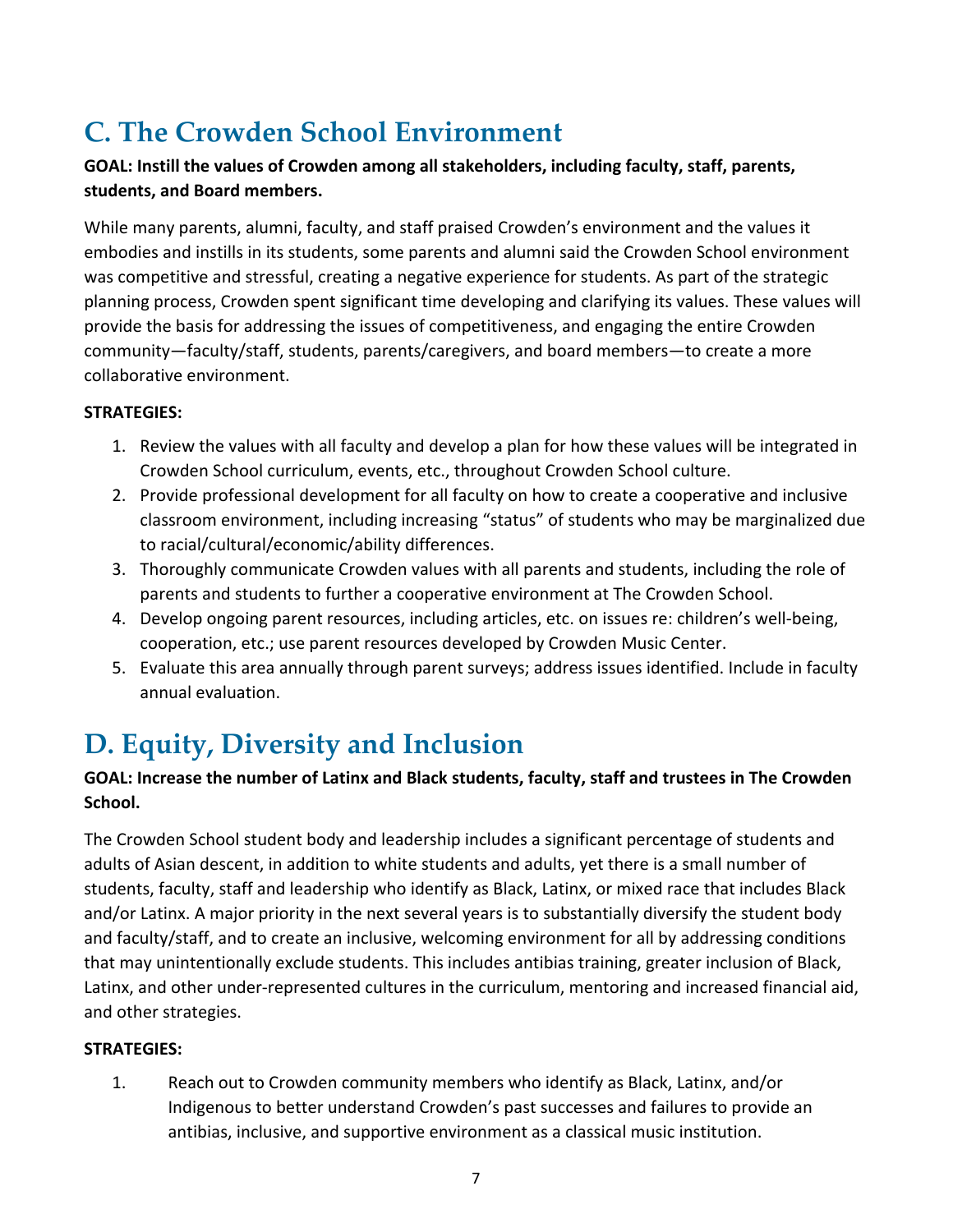- 2. Provide paths of participation in the planning and implementation of Crowden's Equity, Diversity, and Inclusion plan to Crowden community members who identify as Black, Latinx, and/or Indigenous, and amplify their voices throughout the process.
- 3. Develop process for recruitment and retention of Black, Latinx, and Indigenous faculty, including providing mentors and funds committed for this purpose.
- 4. Refine process for recruitment and retention of Black, Latinx, and Indigenous students, including providing mentors and increasing financial assistance for those who need it.
- 5. Increase musical and academic support for students who need it.
- 6. Prioritize recruitment of trustees of Latinx and Black identities, with a goal of reflecting the demographics of the Bay Area.
- 7. Strengthen classroom inclusiveness by incorporating under-represented cultures and races into Crowden School academic and musical curriculum, and increasing visibility of commitment to inclusive classrooms (e.g. students with different learning styles/spectrum, LGBTQ+ students, etc.).

### **E. Student Recruitment**

#### **GOAL: Maximize enrollment at The Crowden School**

In surveys and group discussions, parents noted that the most frequent reason they chose The Crowden School was their child's response when they toured the school. Additionally, the only way parents said they discovered The Crowden School was through their child's music teacher, or through other parents. In the next several years, student recruitment efforts will focus on building a culture within The Crowden School of everyone as a TCS "ambassador," and providing resources for these efforts to be successful. Crowden will also work directly with private music teachers, including those teaching in Crowden's community programs, to address any disincentives and develop new incentives to recommend students for The Crowden School.

- 1. Create a culture where all Crowden School parents, faculty/staff, board members, alums, etc. are actively promoting Crowden, including trainings, materials that can easily be disseminated, referral incentives, etc.
- 2. Support a more robust pipeline from Crowden's community programs to The Crowden School by addressing issues/concerns, and increasing knowledge and benefits for Crowden's community education faculty; and developing K–2 "feeder" program and strategies for prospective sixth grade students.
- 3. Create incentives and address disincentives for the community at large to enrolling at The Crowden School, including financial aid and transportation, and develop incentives for private music teachers.
- 4. Identify a staffing structure to adequately support these efforts, such as a recruitment team including staff/faculty, parents, and alums from all Crowden programs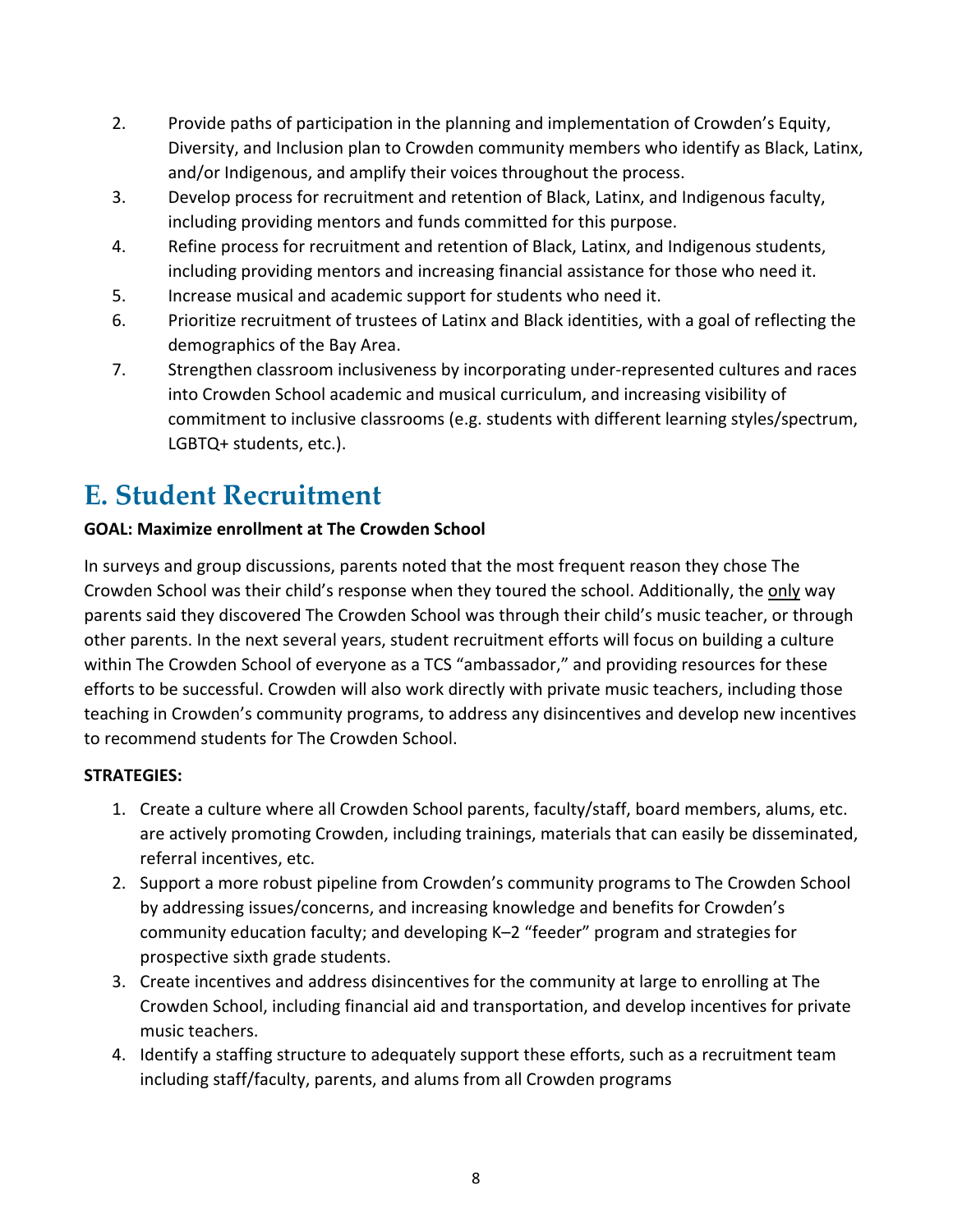### **F. Faculty and Staff**

#### **GOAL: Compensate employees competitively, and create and sustain a positive work environment and culture**

Crowden staff and Crowden School faculty salaries and benefits lag significantly behind those in peer institutions, although there have been gradual pay increases since the 2008 Great Recession. Despite this, faculty and staff are extremely dedicated to Crowden, most with long tenures at Crowden. Additionally, because the school day is divided between music and academic studies, many faculty members are not full-time, further decreasing their salary. The Crowden community of board, parents, and alumni recognize the sacrifices made by faculty and staff to sustain the school, and feel an urgency to address this situation by increasing pay and benefits to competitive rates, and, when possible, providing full-time employment.

#### **STRATEGIES:**

- 1. Substantially raise salaries and improve benefits.
- 2. Improve employee investment by providing full-time employment when possible.
- 3. Provide increased professional development opportunities.
- 4. Provide greater opportunities to meet and collaborate, improving equipment and materials, etc.
- 5. Identify and provide needed equipment and materials.

### **G. Financial Sustainability**

#### **GOAL: Achieve greater financial stability by developing and increasing more reliable earned and contributed revenue sources.**

Thanks to strong financial planning, generous donors, a fully-owned building, and keeping expenses low, Crowden has maintained financial solvency throughout the decades. As described earlier in this plan, however, some areas of the organization require significant investments at this time, including increased staffing, salaries and benefits; expanded and improved facilities, and other areas. Additionally, in some years, budgets were balanced thanks to a one-time gift from a bequest or other planned giving. To build financial sustainability, more reliable and diversified sources of income were identified in the planning process. These strategies require investments in new staffing and other resources that will increase revenue by Year Three, with greater payoffs in subsequent years.

- 1. Increase revenue from community programs by adding new classes that are most likely to generate revenue, and increasing enrollment in existing programs.
- 2. Increase enrollment in The Crowden School to 70 students by the end of three years, and 75 students in the subsequent year (see Student Recruitment section).
- 3. Increase contributed income efforts to grow foundation and individual donors, and minimize efforts on events.
- 4. Continue to cultivate new Legacy Society members.